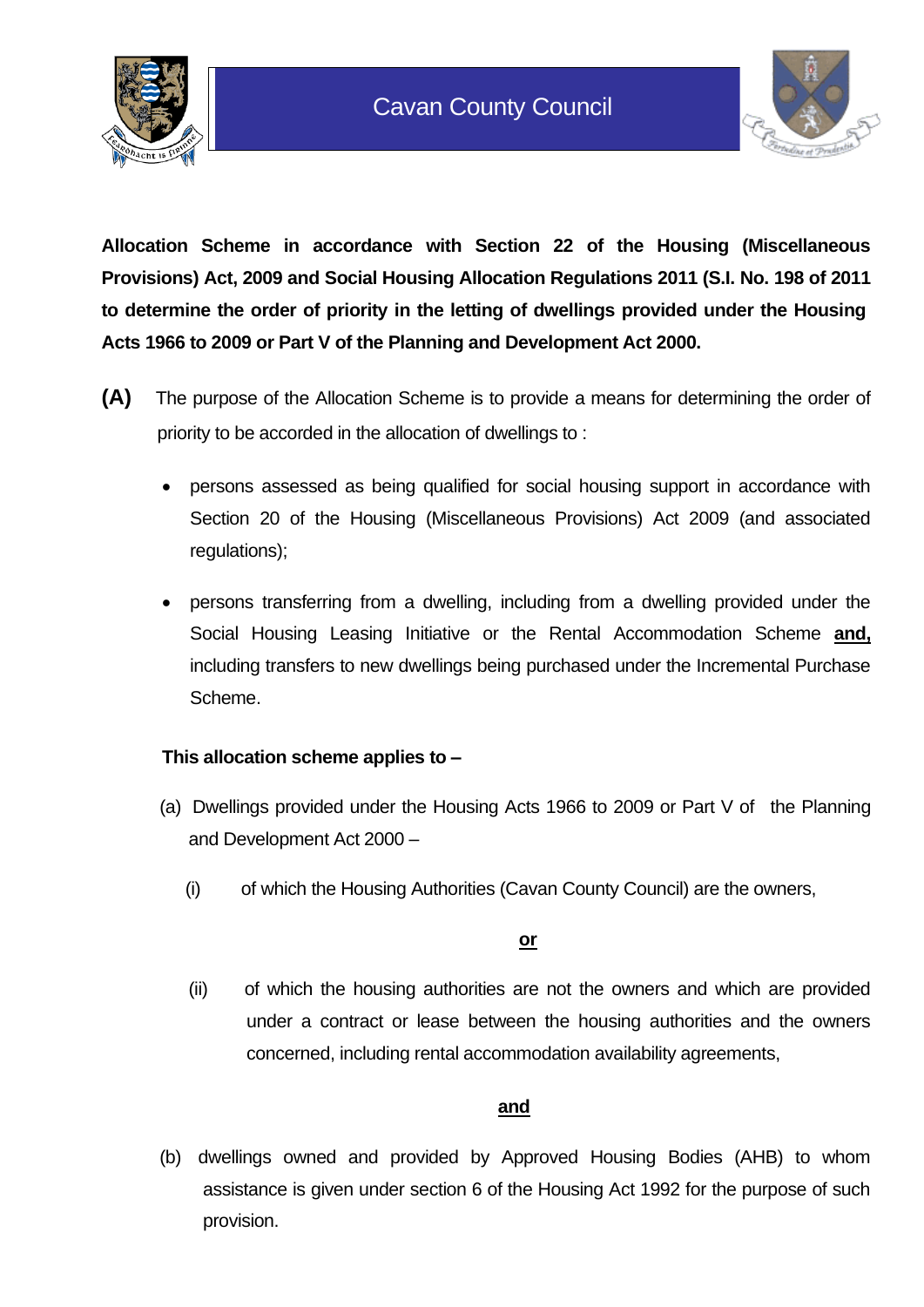# **(B) The manner in which dwellings are allocated**

The manner in which Cavan County Council (hereinafter called the housing authorities) will allocate dwellings, or different categories of dwellings, to households referred to in Section 22(3) of the Act of 2009, or to different classes of households, shall have regard to the order of priority as set out in (c) to (e) hereunder

# **(C) Order of Priority**

In the making of any allocation, the following priorities to be accorded to the letting of dwellings shall be in accordance with the following points system.

### • **Conditions of Applicants' Dwelling**

1 -10 points having regard to the unfitness of the applicants dwelling.

### • **Overcrowding**

1 – 10 points in accordance with the degree of overcrowding

### • **Homelessness/Displaced Persons (No home)**

1 - 10 points

### • **Lack of Household Facilities**

 $1 - 10$  points

• **Need on Medical, Disability, Compassionate or other similar Grounds**

 $1 - 8$  points

• **Length of Time in Housing Need**

1 point of every year subject to maximum of 10 points

• **Family circumstances or other factors of housing need not specifically mentioned under the other headings of this points systems**

 $1 - 10$  points

• **Location/Distance from Work, Services etc.**

Maximum 4 points.

• **Efforts by applicant to improve living conditions**

 $1 - 5$  points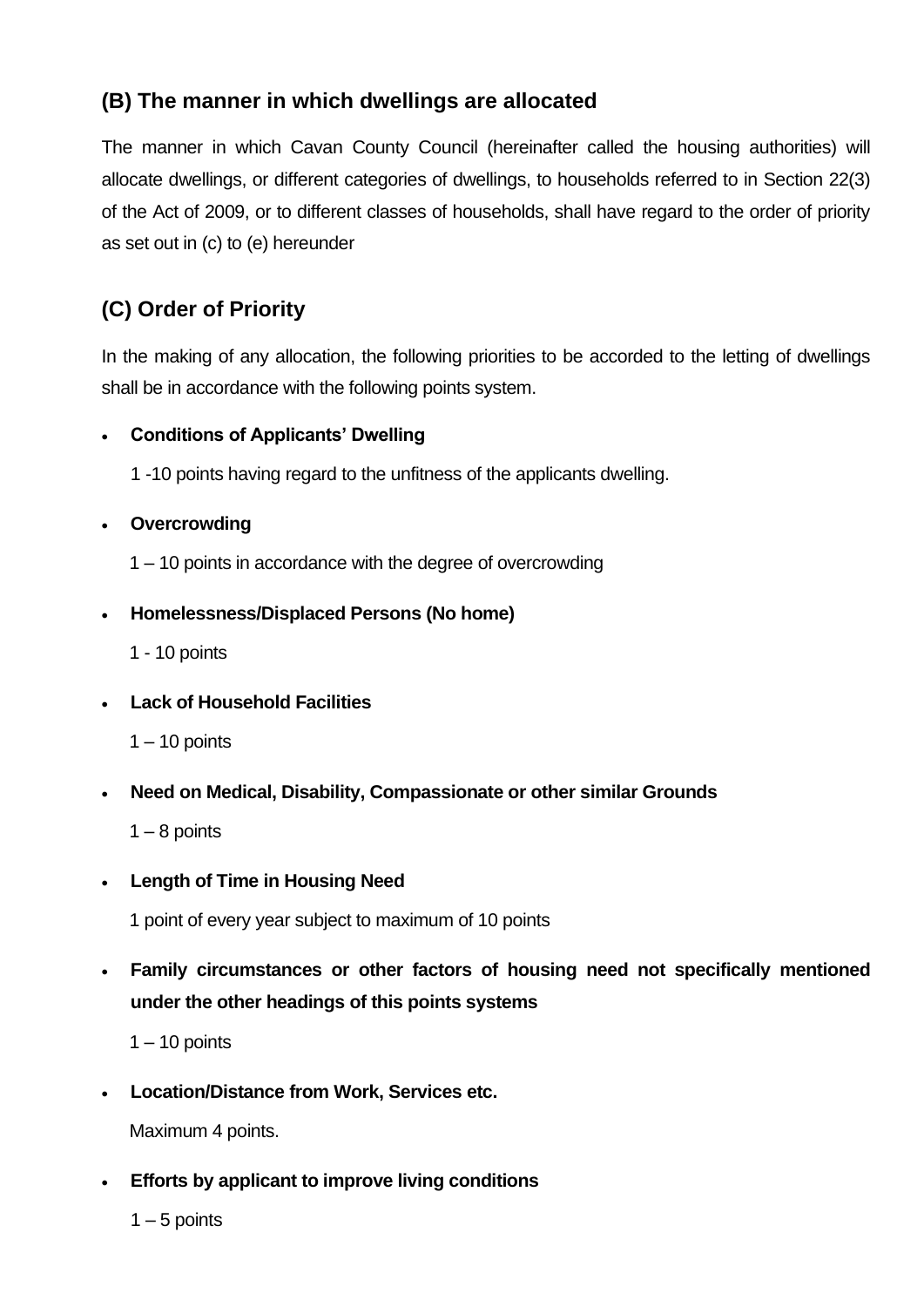Applicants not included in any other category above, who have been assessed and approved for Social Housing Supports.

#### **Total Maximum Points – 77**

- (1) Whilst allocations will be made in accordance with the above order of priority, where a number of applicants fall within the same category, regard shall be had to the length of time that has elapsed since the applicant qualified for inclusion as a qualified applicant for housing by Cavan County Council.
- (1.1) All Allocations shall be subject to Section (G) (ii) hereunder and all shall also be subject to principles of good estate management.
- (1.2) All nominations to dwellings owned and provided by Approved Housing Bodies shall also follow the above order of priority.
- (1.3) The Council, in applying the terms of this scheme to a person may disregard the accommodation that that person is occupying where the Council has reason to believe that he/she has deliberately or without good and sufficient reason done or failed to do anything (other than an action or omission in good faith) in consequence of which the accommodation he/she is so occupying is less suitable for his/her adequate housing than other accommodation which it would have been, or would be, reasonable for him/her to occupy.
- (1.4) The priority of persons who were former Cavan County Council tenants may be reduced having regard to the manner in which they complied with the previous Tenancy Agreement.
- (1.5) The priority of a former tenant purchaser of a Cavan County Council dwelling who subsequently disposes of that dwelling to another person may be reduced.
- (1.6) A 10% reduction of overall points up to a maximum of 10 may be applied where an applicant refuses an offer of accommodation unless the Council is satisfied that there are reasonable grounds for such refusal.
- (1.7) An applicant who gives false or misleading information in pursuit of an application for rehousing by the Council will be excluded from consideration for re-housing. Any allocation of a dwelling made on foot of information supplied by the applicant or subsequently discovered to be false or misleading, will be rescinded and the offer will be withdrawn.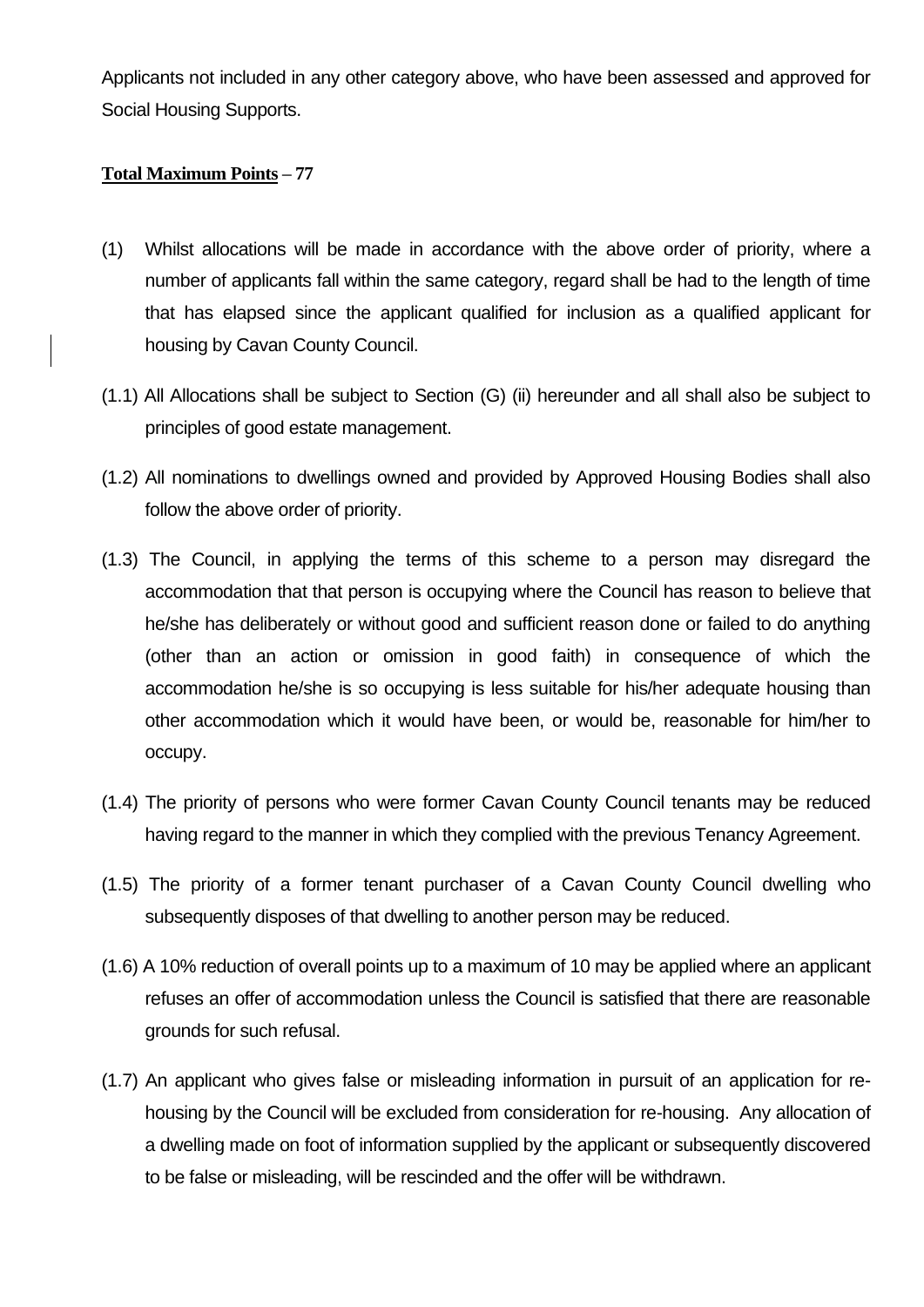# **(D) Exceptions**

Notwithstanding anything in Section C above, the housing authority may disregard the order of priority given to a household under an allocation scheme where the household is being provided with social housing support in the following circumstances: -

- persons in need of accommodation arising from specified exceptional circumstances, including displacement by fire, flood or any other emergency, development, redevelopment or regeneration of an area by the housing authority, or exceptional medical or compassionate grounds;
- in a dwelling let to the household under a Chapter 4 tenancy agreement having been assessed under Section 20 (3), i.e. RAS accommodation.

In the allocation of RAS accommodation, the Housing Authority will have regard to the length of time a household has been in receipt of rent supplement; the length of time a household has been on the waiting list for social housing support, or a combination of both; and will be subject to Section (F) (ii) hereunder.

# **(E) Medical Report**

The Housing authority shall obtain and have regard to a report from a medical practitioner employed by the Health Service Executive in the allocation of dwellings where priority is claimed on grounds consisting of, or including, exceptional medical grounds..

# **(F) General Provisions**

The following special conditions shall apply in respect of the Allocation Scheme for the Letting of Dwellings:

Cavan County Council may, from time to time, as they see fit, designate a particular number or proportion of dwellings becoming available to the Authority for allocation for all or any of the following purposes:

- (a) allocation to particular classes of household, e.g. older persons, persons with disabilities, single person households etc., thus affording priority in the allocation of those dwellings to approved households in the relevant category of need;
- (b) allocation to households transferring from other forms of social housing support (e.g. RAS Units, Voluntary Housing Units) and leased units;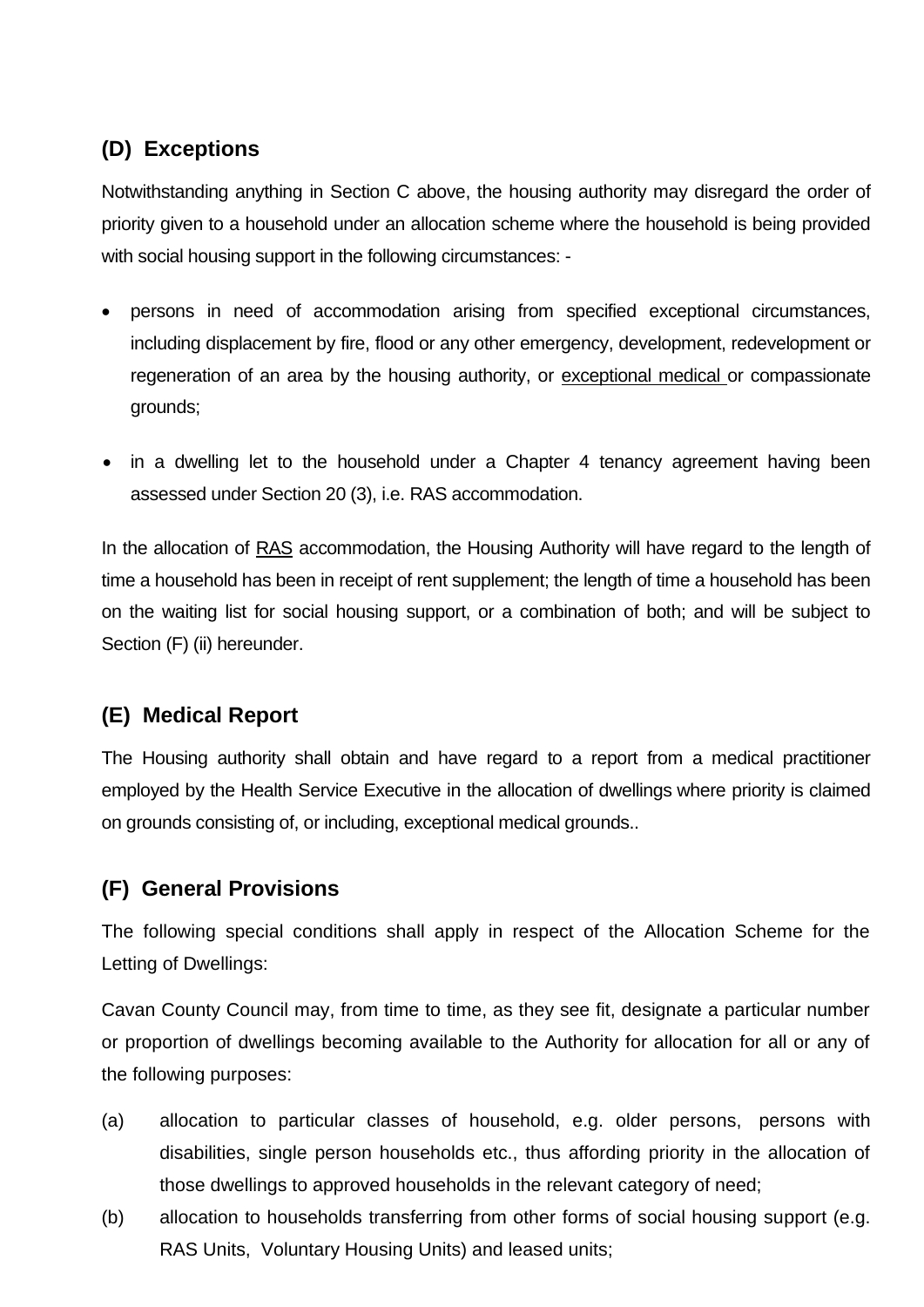- (c) for particular forms of tenure, including an Incremental Purchase dwelling;
- (d) for allocation under Choice Based Lettings (CBL).

The procedure applied by the housing authority for an *Incremental Purchase Scheme* will be as set out in Part 3 of the 2009 Act and the Housing (Incremental Purchase) Regulations 2010 (S.I. No. 252 of 2010). Properties are designated by Manager's Order for use for Incremental Purchase Schemes.

The procedure applied by the housing authority for *Choice Based Lettings* will be as set out in Sections 6 – 11 of the Social Housing Allocation Regulations 2011. In accordance with Regulation 12 (4), a refusal of an offer made under a CBL shall not constitute a refusal as per Section (G) (i) below. In accordance with Regulation 10(1), where an applicant refuses a reasonable offer of a CBL, the household cannot bid for another CBL dwelling for 1 year. Properties are designated by Manager's Order for use for Choice Based Lettings.

### **(G) Refusals**

#### (G)(i) Refusal of offers of dwelling allocations

- (a) Where a qualified household refuses 2 reasonable offers of the allocation of different dwellings made by one or more than one housing authority in the relevant application area in any continuous period of one year commencing on the date of the first refusal, the said household shall not, for the period of one year commencing on the date of the second refusal, be considered by any housing authority for the allocation of a dwelling to which section 22 of the Act of 2009 applies and the latter period shall not subsequently be reckonable in any way for the purposes of determining the relative priority of that household for a dwelling allocation.
	- b) An offer of a dwelling allocation by the housing authority shall be deemed to be reasonable where, in the opinion of the Council, the accommodation offered, would meet the accommodation needs and requirements of the household and the dwelling is situated in the area of choice specified by the household. The only exception to this is where the Council makes an offer because of specified exceptional circumstances, including displacement because of fire, flood or other emergency, development, redevelopment and regeneration of an area or exceptional and compassionate grounds. In these circumstances, the Council does not have to offer the household accommodation in their area of choice for it to be considered a reasonable offer.
- c) Refusal of offers of accommodation offered under RAS and/or Leasing will be treated as a refusal of accommodation.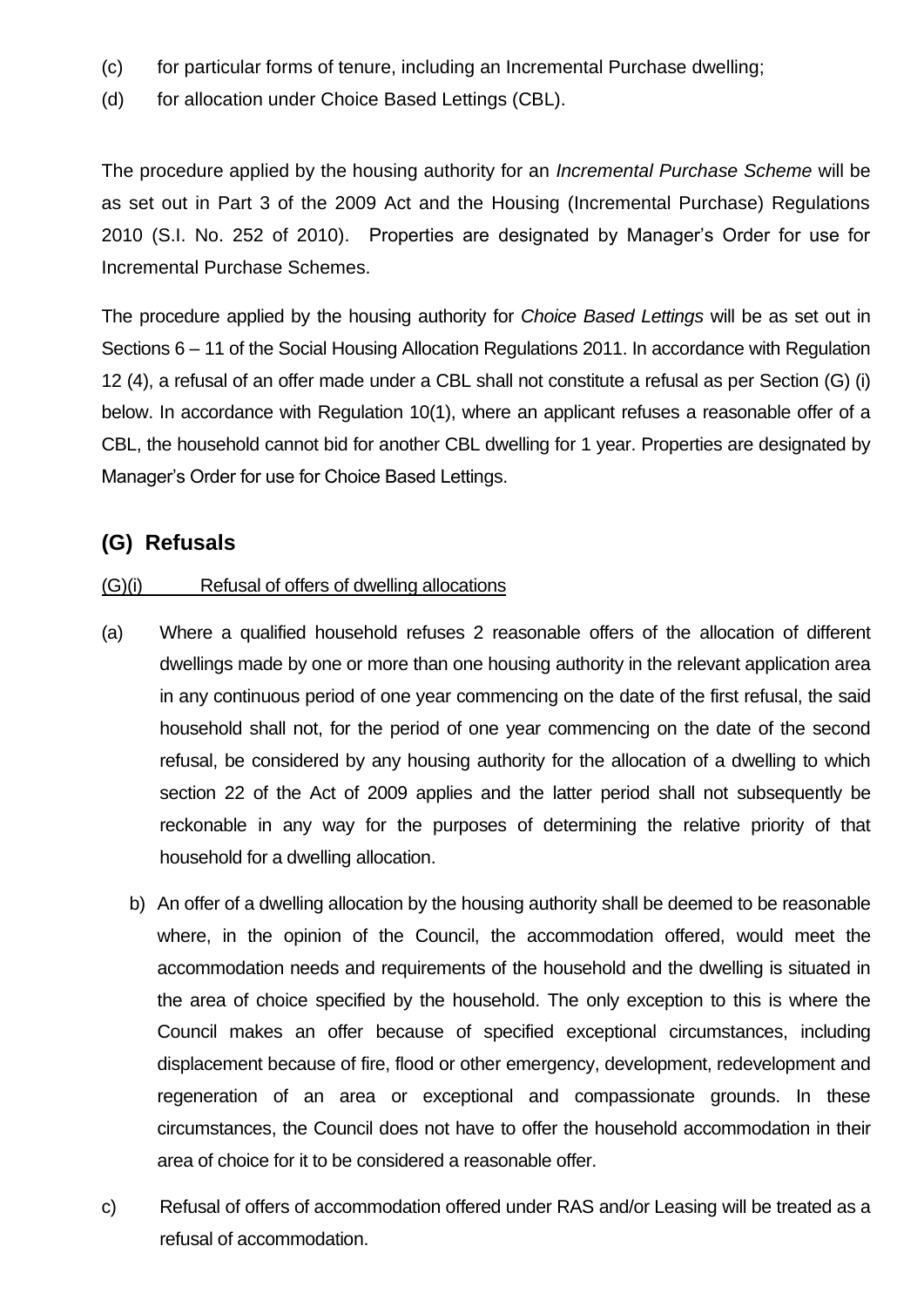d) The processing of Refusals and appeals of same will be carried out in accordance with the Council's policy in relation to Refusals of Offers of Tenancy.

#### (G)(ii) Refusal of Housing Authority to allocate

Notwithstanding anything contained in the Housing Acts 1966 to 2009 or in an Allocation Scheme made under section 22 of the 2009 Act, the housing authority may use its right under Section 14(1) (as amended) of the Housing (Miscellaneous Provisions) Act, 1997 to refuse to allocate or defer the allocation of a dwelling to a person where -

(a) the authority considers that the person is/has been engaged in anti-social behaviour or that an allocation to that person would not be in the interest of good estate management,

#### **or**

(b) the person fails to provide information, including information relating to persons residing or to reside with that person, which is requested by the housing authority and which the authority considers necessary in connection with an application for an allocation,

#### **and**

(c) subject to any further provisions contained within Cavan County Council adopted Anti Social Behaviour Strategy.

## **H) Transfers Of Tenants**

Tenants of the Council, including tenants of dwellings provided under the Social Housing Leasing Initiative, RAS, or by AHB's may apply for consideration for a transfer to other dwellings, under the following circumstances -

- (a) overcrowding;
- (b) where older persons and other households wish to move to smaller accommodation (downsizing);
- (c) medical/compassionate reasons;
- (d) on grounds of anti-social behaviour where the Council's Estate Management Liaison Officer or An Garda Siochana support the transfer application;
- (e) other exceptional circumstances.
- (f) To facilitate incremental purchase, where the authority has consented to such a purchase.
- (g) by tenants to and from other housing authorities, on conditions mutually agreed between the authorities.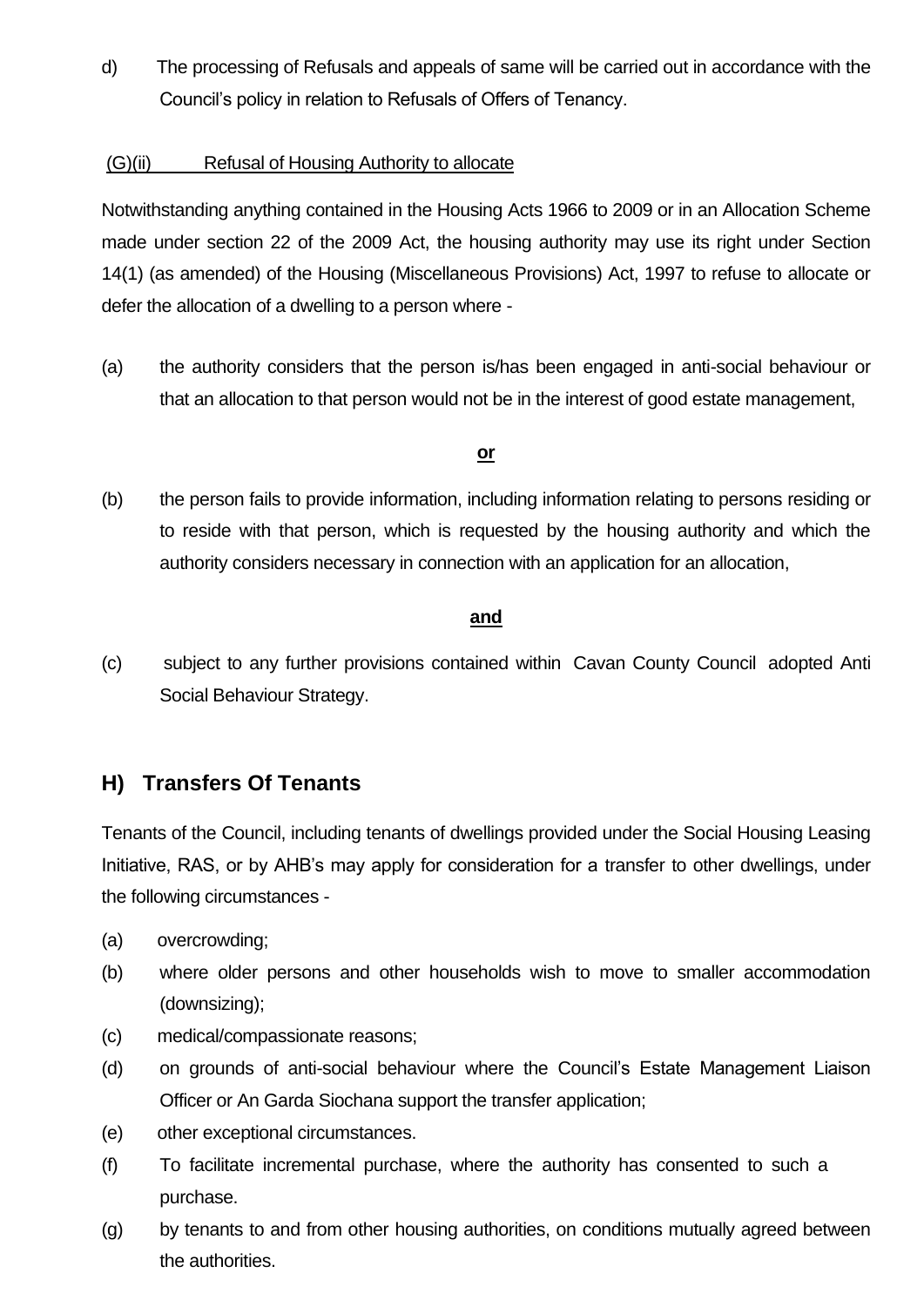Notwithstanding the above, tenants seeking a transfer must fulfil the following requirements to the satisfaction of the housing authority –

- hold the tenancy in their present dwelling, for a period of at least two years, unless it is a temporary tenancy;
- have a clear rent account any transfer will take account of rent arrears but allowances may be made where an agreement is in place, and being adhered to by the tenant to address any such arrears over an agreed period of time;
- have kept their dwelling in satisfactory condition, subject to inspection;
- have complied with the conditions of their Tenancy Agreement and
- have no record of anti-social behaviour.

In the case of emergency or exceptional medical/compassionate grounds, the Council may forgo any or all of the above conditions in granting a transfer of tenancy.

Priority may be given to a household in receipt of social housing support in a property that is not owned by the Council and the house is no longer available to them through no fault/act of their own; i.e. rental accommodation availability arrangements, long term leasing initiatives etc.

Section 19 of the Housing Act 2009 commenced in April 2011. Tenants who were transferred to the RAS prior to the 1<sup>st</sup> January 2012, will be given credit for their time on the housing waiting list from the date of their approved housing application, where they apply to transfer to another form of social housing support, and were on the housing list since they commenced their RAS tenancy. Allocations shall be made to such tenants in accordance with the Order of Priorities as per Section C above.

The Refusal Policy will also apply to applicants for a Transfer.

## **(I) Succession Tenancies**

In the event of death in the case of joint tenancy, succession tenancy may be allowed to the surviving tenant or tenants.

Where both tenants have died or left, the house may be granted to the next member of the family, provided that: -